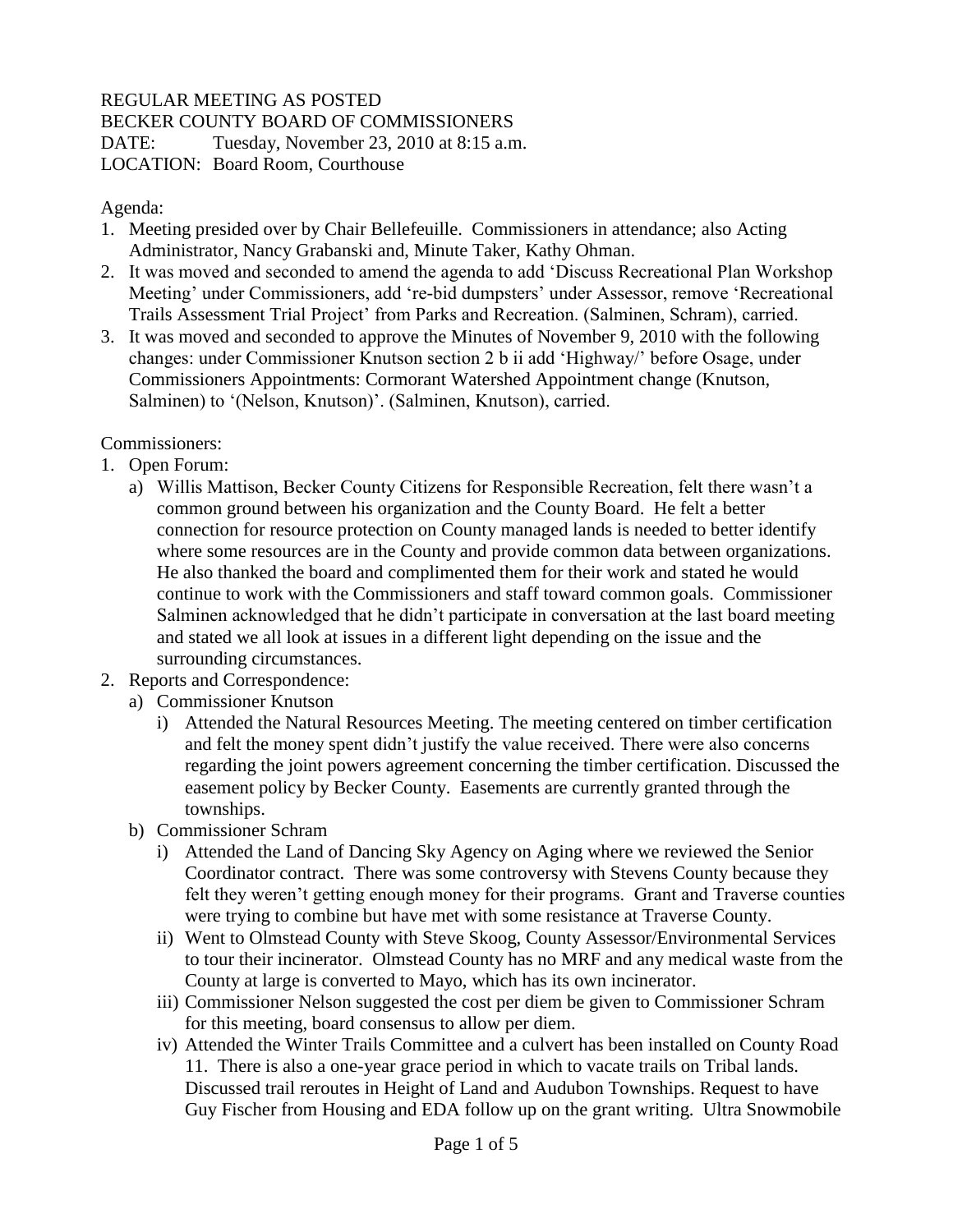club will buy a new drag in cooperation with the Midnight Riders snowmobile club from Cormorant.

- v) Attended the Labor/Management Meeting where they are reviewing a computer use policy.
- c) Commissioner Nelson
	- i) Attended the Highway meeting and the 5-year highway plan will be discussed at the meeting on the  $30<sup>th</sup>$ .
	- ii) Will be attending the AMC on the  $6<sup>th</sup>$ ,  $7<sup>th</sup>$  and  $8<sup>th</sup>$  of December.
	- iii) Will be attending part of the US Fish and Wildlife meeting on the  $7<sup>th</sup>$ ,  $8<sup>th</sup>$  and  $9<sup>th</sup>$ concerning Hamden Slough.
	- iv) Attended the Joint Powers Board of Minnesota Counties in Mahnomen. New representatives were elected. This board elects representation to be on the Red Board, which helps decide where those funds will be distributed.
	- v) Attended the Lake Agassiz Library Board meeting, Commissioner Nelson was elected to be the new chairman for the 2011 year.
- d) Commissioner Bellefeuille
	- i) Attended the EDA meeting. Representatives from the cities of Detroit Lakes and Frazee requested money for the Heartland Trail. The County has already donated land towards the Heartland Trail.
	- ii) Attended the Regional Radio Board and Commissioner Bellefeuille encouraged whichever Commissioner gets appointed to this board in 2011 continue to fight to get monies for Becker County.
- e) Commissioner Salminen
	- i) Attended the Lakeland Mental Health meeting where they discussed the shared care with both Sanford and Essentia Clinics. The plan is to split the cost to be one-third to the County, one-third to Lakeland Mental Health and the remaining split between the two clinics. Each clinic will be in charge of their billing. They would like to continue seeing Psychologists in each clinic. They discussed the budget process and have just added Alexandria and hope to find a building for them soon.
	- ii) GMAC has cut the funding for health programs. They want people to go on MN Care instead of GMAC.
- 3. Commissioners Appointments: Zoning Ordinance Review Committee
	- a) It was moved and seconded to appoint Dick Pettit to the Zoning Ordinance Review Committee. (Salminen, Nelson), carried.
	- b) The Commissioners also requested Nancy Grabanski inform John Okeson and Don Skarie to make them aware of appointments that will be made in 2011. Also requested the Commissioners have their list of committees they wish to serve on ready for the Reorganization Meeting in January.
- 4. Commissioners Appointments: Coroner Appointment Process
	- a) It was moved and seconded to review the Coroner Appointment process through the Sheriff's Committee. (Nelson, Knutson), carried.
- 5. Commissioners: Salary Setting Process for Elected Officials
	- a) It was moved and seconded to set up a committee consisting of Commissioner Salminen, Commissioner Bellefeuille and Nancy Grabanski, Acting County Administrator to meet with elected officials and then bring to the board for review and action. (Nelson, Knutson), carried.
- 6. Commissioners: County Administrator Interview Date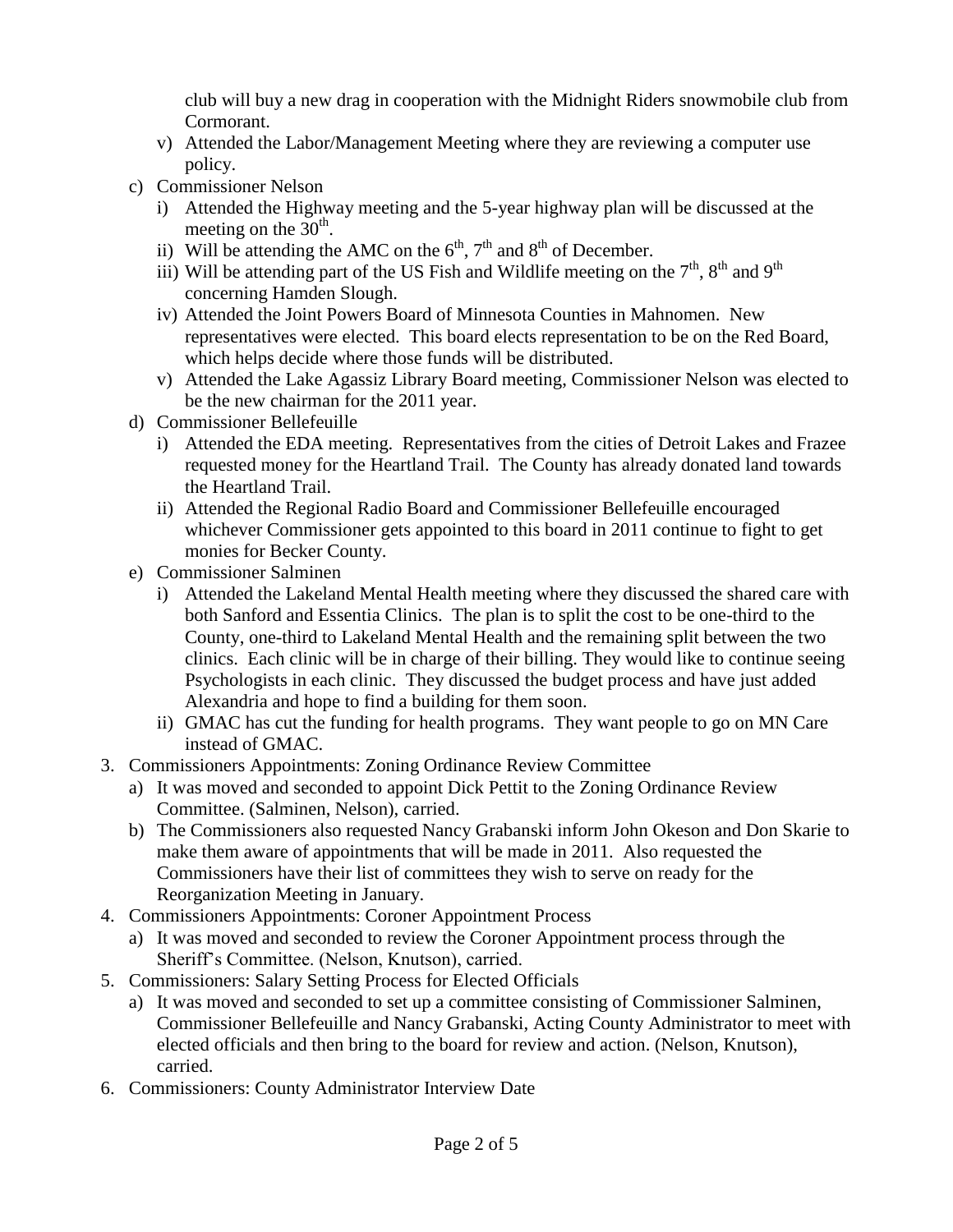a) It was moved and seconded to hold the interviews for the new County Administrator on Thursday, December 16, 2010.

Auditor-Treasurer, Ryan Tangen Presented:

1. Licenses & Permits: There were no licenses or permits.

Finance Committee Minutes, Ryan Tangen presented:

- 1. It was moved and seconded to approve the Claims, the over 90 day claims (1) Software House International in the amount of \$6,305.63 (2) St. Mary's Innovis Health in the amount of \$1,517.00; and the Auditor's Warrants for 11/09/10 in the amount of \$19,122.70, and 11/16/10 in the amount of \$41,033.73 (Knutson, Schram), carried
- 2. The Human Services claims were reviewed and it was recommended to approve as presented.
- 3. It was recommended by the Finance Committee to approve when presented the low two-year proposal from Aviands' for jail food service.
- 4. It was recommended by the Finance Committee to approve when presented the request by Mr. Kelsven and Ms. Swenson to fill a full-time vacancy in the Planning and Zoning office by posting internally, to create a Developer/GIS Coordinator position in the IT Department and to fill a full-time vacancy in the IT Department.
- 5. It was recommended by the Finance Committee to refer the request by Mr. Lohmeier and Mr. Fischer to enter into a contract with Pro-West to test the Vermont Tool Kit for \$2,500 to the IT Committee for discussion for approval.
- 6. It was noted Mr. Lohmeier announced his acceptance of a position in Hubbard County and his subsequent resignation from his position in Becker County. He and Nancy Grabanski, Acting County Administrator will meet to ensure continuation of projects including grants.
- 7. It was recommended by the Finance Committee to approve when presented the request by Mr. Kelsvin, IT Department, for the purchase of 39 laptops and nine desktops for Human Services and 1 laptop for Environmental Services.
- 8. It was recommended by the Finance Committee to reject the low bid received for dumpsters based on disqualification and re-bid the dumpsters with the revised design.
- 9. It was recommended by the Finance Committee to accept the low bid quote from Les' Electric for the electrical update at the Osage Transfer Station.
- 10. It was moved and seconded to set an hourly rate of \$10.00 per hour and mileage for non-county employee election judges for the election recount. (Salminen, Knutson), carried.
- 11. The budget hearing will be held on Tuesday December 17, 2010 at 7:00 PM in the Becker County Board Room.

Assessor, Steve Skoog Presented:

- 1. It was moved and seconded to approve the abatement for PIN 06.0043.003 in Cormorant Township for the amount of \$254.00. (Salminen, Nelson), carried.
- 2. Discussed having the abatement policy be reviewed at an upcoming board meeting.

Environmental Services, Steve Skoog Presented:

1. It was moved and seconded to reject all original dumpster bids and to disqualify the accepted low bid from Sanitation Products Inc. due to not meeting bid specifications. (Salminen, Schram), carried.

2. It was moved and seconded to approve the rebid process for the dumpsters. (Salminen, Knutson), carried.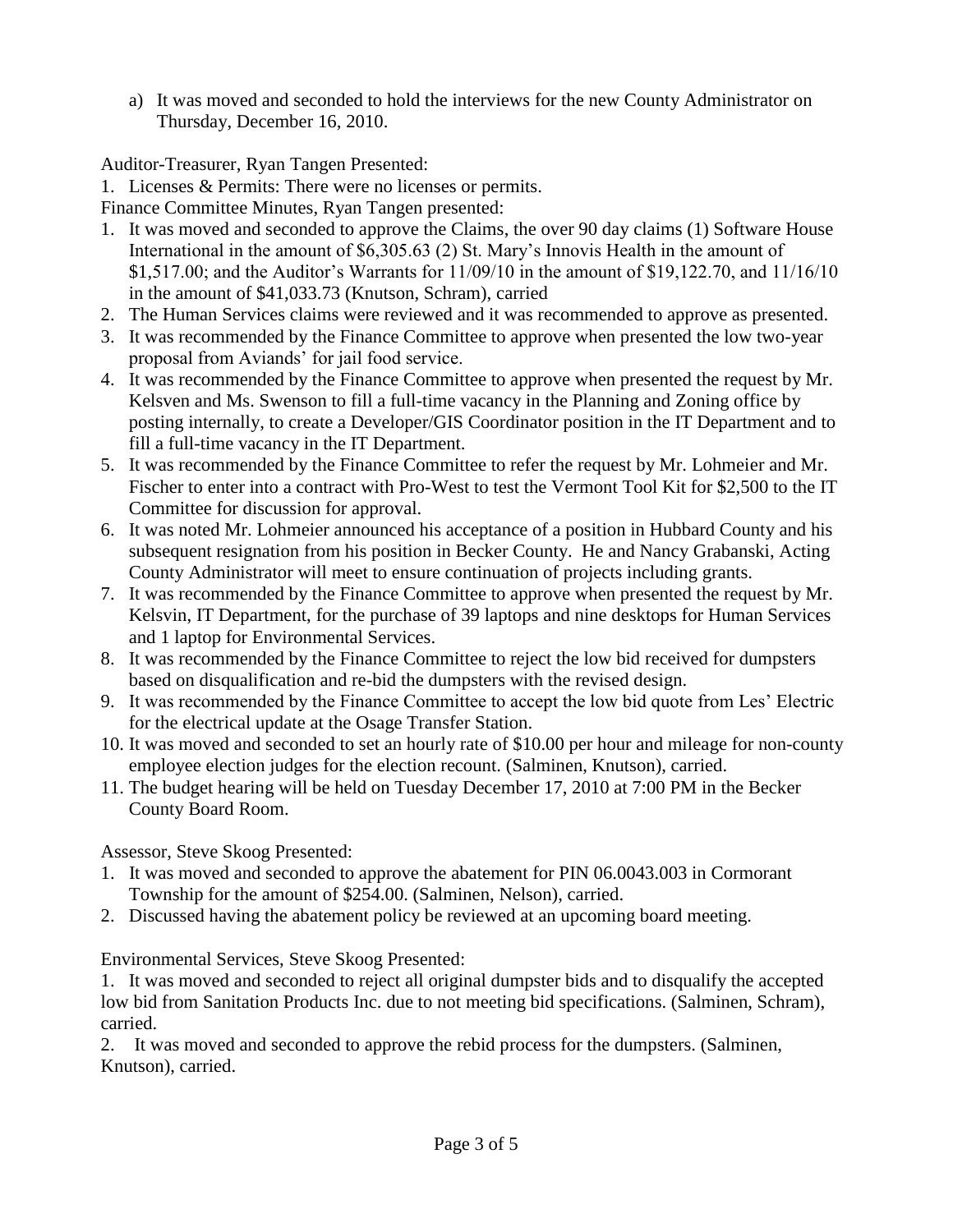3. It was moved and seconded to accept the low quote of \$4,123.80 plus tax if applicable plus up to \$1,100.00 in additional costs for cable trenching at East Highway/Waste Collection site. (Nelson. Schram), carried.

Sheriff Department, Tim Gorden Presented:

1. It was moved and seconded to accept the low bid from Aviands' for the jail food service for 2011-2012. (Salminen, Schram), carried.

IT Committee, Rick Kelsvin and Patty Swenson Presented:

2. It was moved and seconded to pass Resolution 11.10.2B to modify the vacant Zoning/GIS/911 Technician position and change the title to be Zoning Technician/911 Coordinator and to fill this full-time position; to have the GIS from the Zoning/GIS/911 duties absorbed by the Auditor/Treasurer and Highway departments and to modify the duties of one of the IT Technician position and change the title to Developer/GIS Coordinator and receive a band/grade of C42; and to change the band/grade of the IT Director to C51; and to fill the vacant full-time IT Technician. (Salminen, Nelson), carried.

Human Services, Nancy Nelson presented:

- 1. There was no addition to the Human Services Agenda.
- 2. It was moved and seconded to accept the Financial Assistance Report. (Salminen, Schram), carried.
- 3. It was moved and seconded to accept the Adult Services Report. (Salminen, Schram), carried.
- 4. It was moved and seconded to accept the Child and Family Services Report. (Schram, Salminen), carried.
- 5. It was moved and seconded to accept the MCD Report. (Salminen, Schram), carried.
- 6. It was moved and seconded to approve the Human Services Claims. (Salminen, Nelson), carried.
- 7. It was moved and seconded to accept the Community Health Report. (Salminen, Schram), carried.
- 8. It was moved and seconded to approve the Community Health Claims. (Salminen, Schram), carried.
- 9. It was moved and seconded to accept the Transit Ridership Report. (Salminen, Nelson), carried.
- 10. It was moved and seconded to approve the Transit Claims. (Salminen, Knutson), carried.

Planning and Zoning, Patty Swenson Presented:

1) Planning Commission Recommendations from November 16, 2010 meeting.

i) First Order of Business, Darwin Lindsay: It was moved and seconded to concur with the Planning and Zoning Committee to approve a conditional use permit to allow a beauty shop on the property based on the fact that it would not be detrimental to the surrounding area with the stipulation that if a second approach is constructed, the Becker County Highway Engineer must approve the location. (Knutson, Schram), carried

ii) Second Order of Business, Deanna Wirth: It was moved and seconded to concur with Planning and Zoning Committee to approve an after the fact conditional use permit to have a second dwelling on the property for the purpose of elder care based on the fact that the use has been there for several years, the property is quite large, and that it is not detrimental to the surrounding area with the stipulation that the second home be removed from the property within 90 days from the time the current occupant is no longer living in that home. (Schram, Knutson), carried.